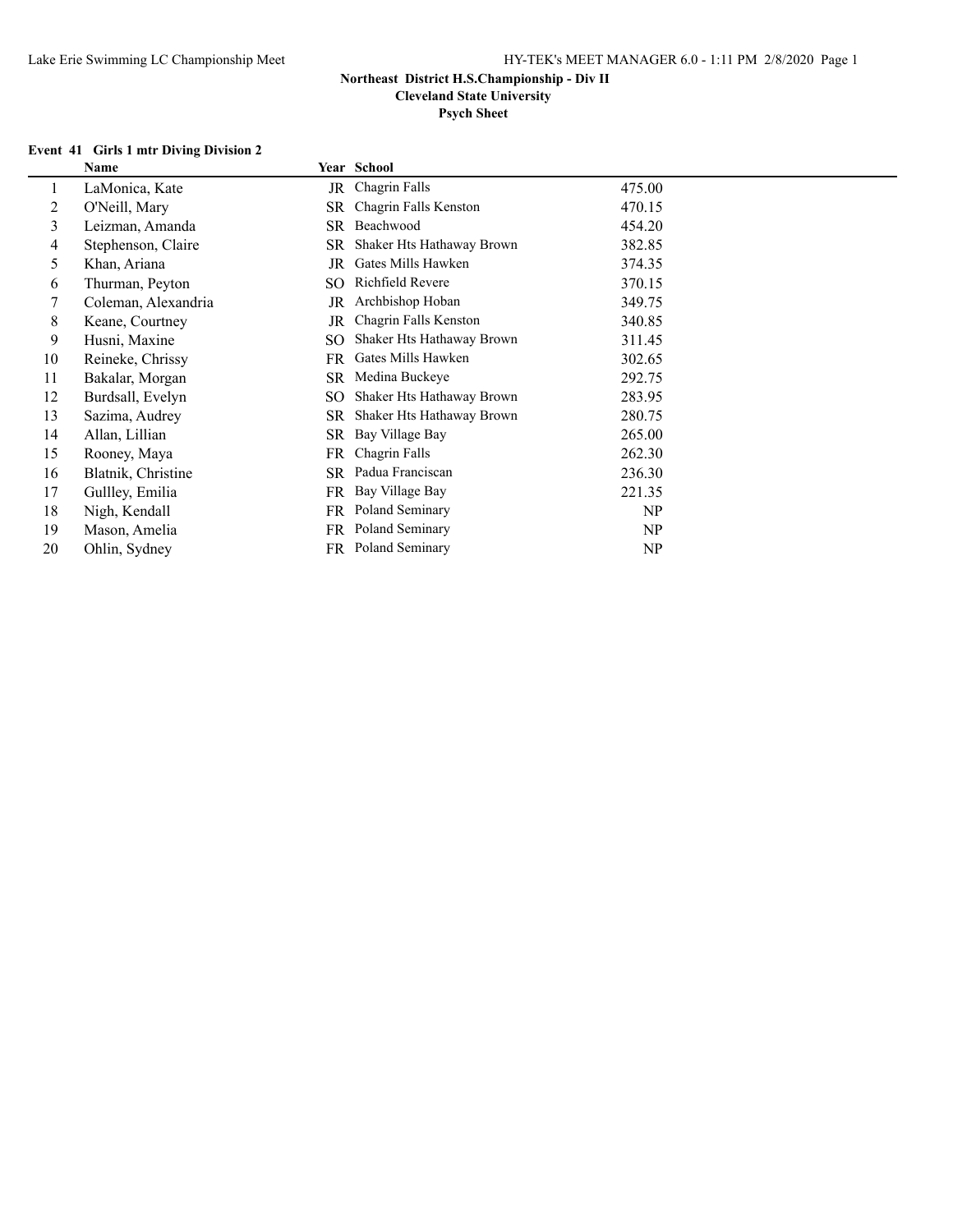**Psych Sheet**

### **Event 42 Girls 200 Yard Medley Relay Division 2**

|    | <b>Team</b>                   | <b>Relay</b> | <b>Seed Time</b> |  |
|----|-------------------------------|--------------|------------------|--|
|    | Gates Mills Hawken            |              | 1:50.24          |  |
| 2  | Gates Mills Gilmour Academy   |              | 1:52.37          |  |
| 3  | Bay Village Bay               |              | 1:53.88          |  |
| 4  | Shaker Hts Hathaway Brown     |              | 1:54.82          |  |
| 5  | Chagrin Falls Kenston         |              | 1:56.22          |  |
| 6  | Archbishop Hoban              |              | 1:56.38          |  |
| 7  | <b>Alliance Marlington</b>    |              | 1:56.48          |  |
| 8  | Pepper Pike Orange            |              | 1:57.14          |  |
| 9  | Beachwood                     |              | 1:57.15          |  |
| 10 | Chagrin Falls                 |              | 1:58.33          |  |
| 11 | Poland Seminary               |              | 1:58.41          |  |
| 12 | Cleveland Heights Beaumont    |              | 1:58.52          |  |
| 13 | <b>Shaker Hts Laurel</b>      |              | 1:58.69          |  |
| 14 | Cuvahoga Heights              |              | 1:59.01          |  |
| 15 | Perry                         |              | 1:59.73          |  |
| 16 | <b>Fairview Park Fairview</b> |              | 2:00.01          |  |
| 17 | Mentor Lake Catholic          |              | 2:00.71          |  |
| 18 | Elyria Catholic               |              | 2:00.94          |  |
| 19 | Chesterland West Geauga       |              | 2:03.24          |  |
| 20 | Copley                        |              | 2:04.11          |  |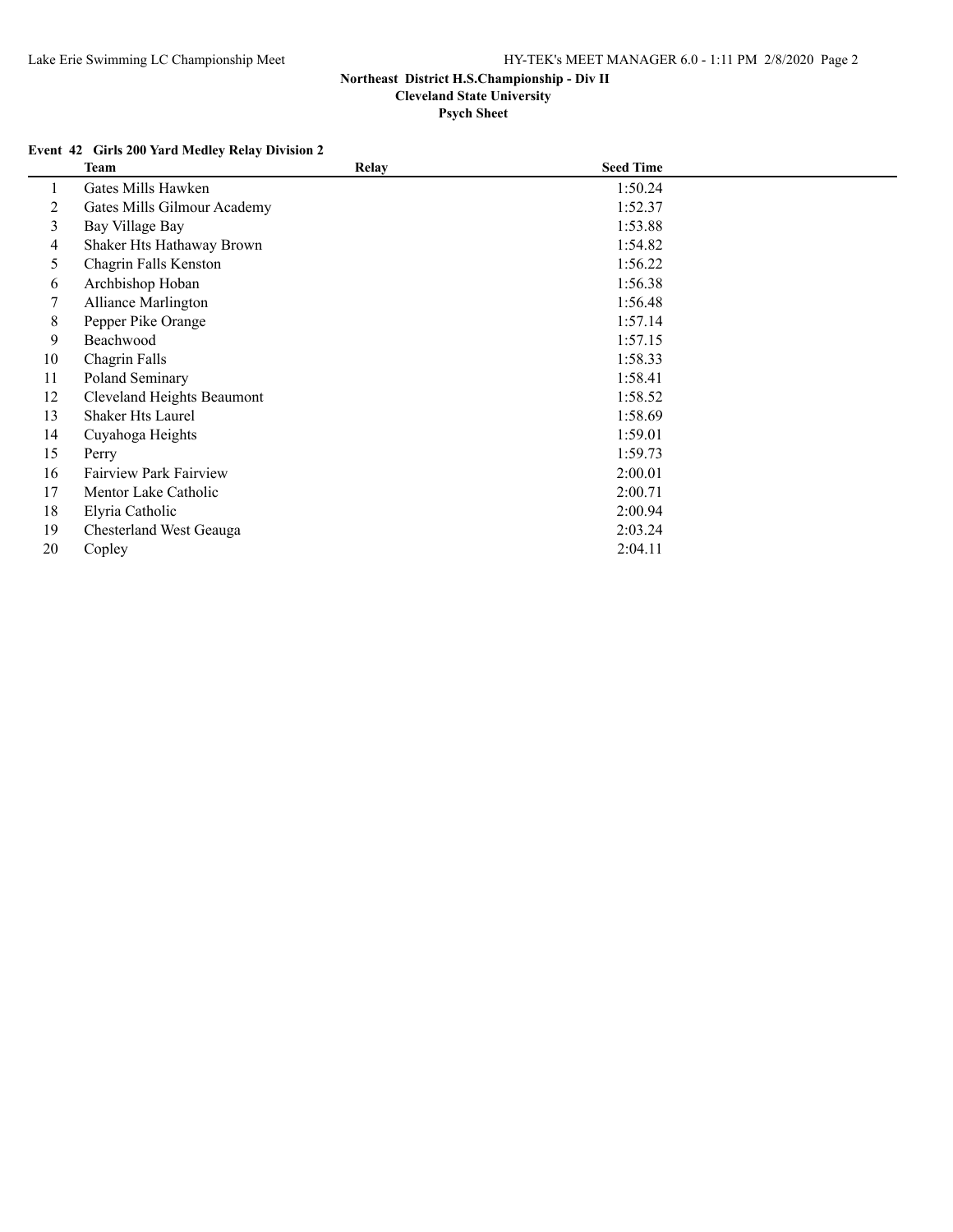**Cleveland State University**

**Psych Sheet**

### **Event 43 Girls 200 Yard Freestyle Division 2**

|    | Name               |                 | Year School                 | <b>Seed Time</b> |
|----|--------------------|-----------------|-----------------------------|------------------|
| 1  | Gilson, Ella       |                 | JR Gates Mills Hawken       | 1:55.58          |
| 2  | MacPhail, Ellie    | JR              | Shaker Hts Hathaway Brown   | 1:55.81          |
| 3  | Culotta, Tori      | SO.             | Gates Mills Hawken          | 1:56.13          |
| 4  | Musbach, Lauren    | <b>SR</b>       | Gates Mills Hawken          | 1:56.81          |
| 5  | Johnson, Julia     | SR.             | Gates Mills Hawken          | 1:57.64          |
| 6  | Stewart, Meredith  | <b>FR</b>       | Shaker Hts Hathaway Brown   | 1:59.06          |
| 7  | Klinginsmith, Lily | SO.             | Pepper Pike Orange          | 2:00.51          |
| 8  | Tropper, Stephanie | JR              | Shaker Hts Hathaway Brown   | 2:00.62          |
| 9  | Canode, Emma       | JR              | Copley                      | 2:00.68          |
| 10 | Chase, Ashley      | <b>FR</b>       | Chesterland West Geauga     | 2:02.12          |
| 11 | Bugara, Baila      | SO.             | Alliance Marlington         | 2:02.38          |
| 12 | Engles, Cate       | SR              | Shaker Hts Hathaway Brown   | 2:03.29          |
| 13 | Halloran, Kate     | SO <sub>1</sub> | Pepper Pike Orange          | 2:04.56          |
| 14 | Meyer, Abby        | JR              | Gates Mills Gilmour Academy | 2:04.89          |
| 15 | Markowski, Taylor  | SO              | Gates Mills Gilmour Academy | 2:05.15          |
| 16 | Klug, Isabella     | <b>SR</b>       | Chagrin Falls               | 2:05.20          |
| 17 | Bochenek, Molly    | FR              | Chagrin Falls Kenston       | 2:06.54          |
| 18 | Hagen, Victoria    | SR              | <b>Shaker Hts Laurel</b>    | 2:07.06          |
| 19 | Cook, Natalie      | SO.             | Archbishop Hoban            | 2:07.21          |
| 20 | Gao, Yaya          | SR.             | Beachwood                   | 2:08.02          |
| 21 | Slife, Lauren      |                 | SR Lodi Cloverleaf          | 2:08.07          |
| 22 | Hodgson, Saydee    |                 | JR Perry                    | 2:08.58          |
| 23 | Kattler, Victoria  | SR              | Cuyahoga Heights            | 2:09.09          |
| 24 | Bare, Libby        | SR              | Chagrin Falls               | 2:09.14          |
| 25 | Persinger, Hailey  | SO.             | Copley                      | 2:09.40          |
| 26 | Hanna, Ellie       | SO.             | Cleveland Heights Beaumont  | 2:09.48          |
| 27 | Evans, Emily       | JR              | Chagrin Falls Kenston       | 2:09.58          |
| 28 | Zaucha, Megan      | SR              | Archbishop Hoban            | 2:10.79          |
| 29 | Donahue, Abigail   | JR              | Bay Village Bay             | 2:10.84          |
| 30 | Ellis, Megan       |                 | JR Cuyahoga Heights         | 2:10.87          |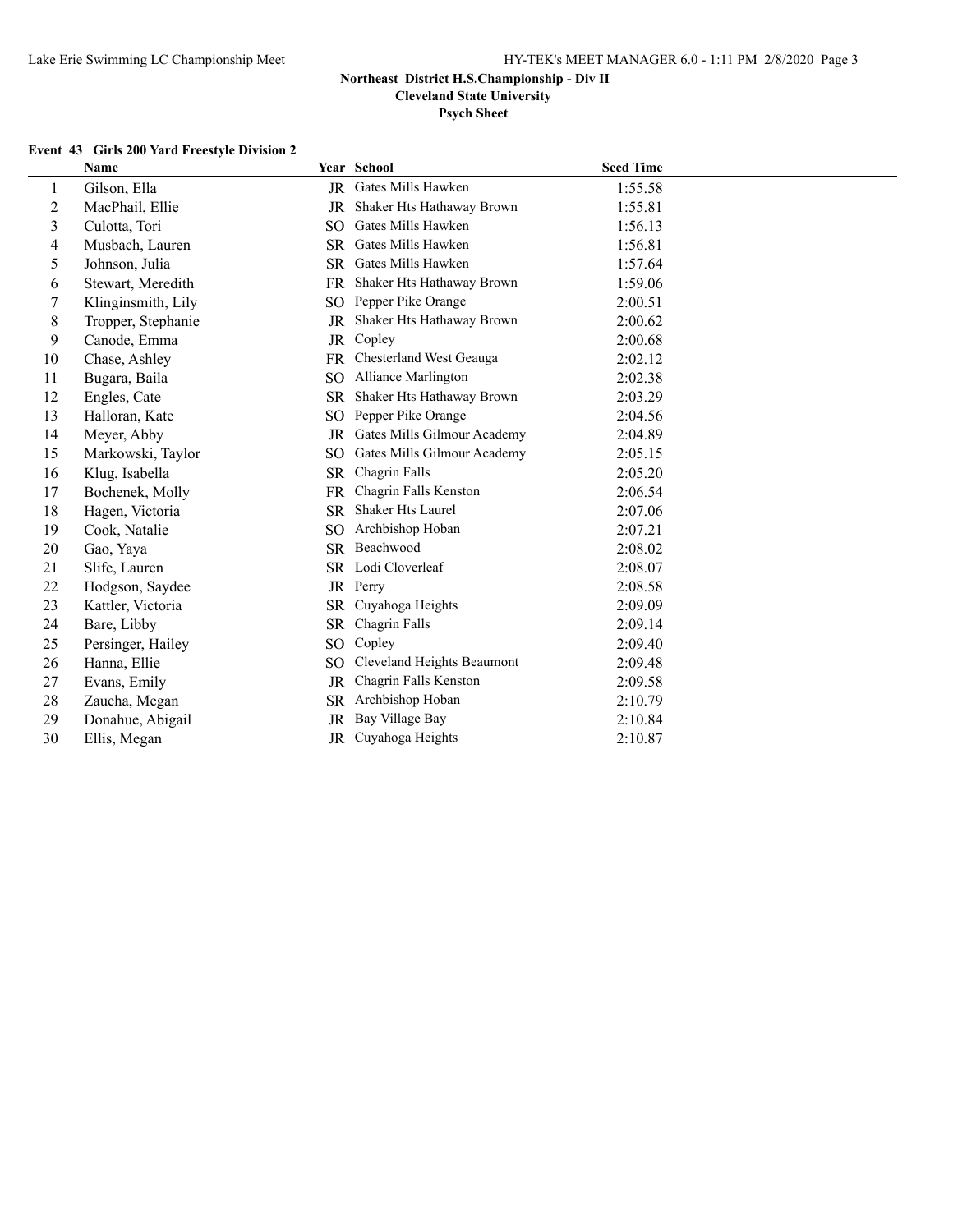**Cleveland State University**

**Psych Sheet**

### **Event 44 Girls 200 Yard IM Division 2**

|                | Name                  |                 | Year School                 | <b>Seed Time</b> |
|----------------|-----------------------|-----------------|-----------------------------|------------------|
| 1              | Eden, Jessica         | SO              | Gates Mills Hawken          | 2:05.08          |
| $\overline{2}$ | Hart, Bainon          | SR              | Gates Mills Hawken          | 2:09.59          |
| 3              | Stewart-Bates, Sylvia | <b>SR</b>       | Gates Mills Hawken          | 2:10.02          |
| 4              | Gaudiani, Rose        | <b>SR</b>       | Shaker Hts Hathaway Brown   | 2:11.71          |
| 5              | Bare, Sydney          | JR              | Gates Mills Hawken          | 2:11.81          |
| 6              | Robb, Jamyson         | <b>SR</b>       | <b>Beloit West Branch</b>   | 2:12.37          |
| 7              | Valenza, Grace        | <b>SR</b>       | Gates Mills Gilmour Academy | 2:15.20          |
| $\,8$          | Sage, Britney         |                 | SR Loudonville              | 2:15.74          |
| 9              | Susi, Katie           | SO.             | Elyria Catholic             | 2:16.50          |
| 10             | Klem, Rachel          | JR              | Columbiana Crestview        | 2:16.94          |
| 11             | Gallagher, Grace      | SO.             | Archbishop Hoban            | 2:17.68          |
| 12             | MacPhail, Olivia      | <b>FR</b>       | Shaker Hts Hathaway Brown   | 2:17.81          |
| 13             | Barragate, Bella      | JR              | <b>Shaker Hts Laurel</b>    | 2:18.24          |
| 14             | Kurtzweil, Bridget    | <b>FR</b>       | Elyria Catholic             | 2:19.93          |
| 15             | Jacknewitz, Lilly     | SO.             | Archbishop Hoban            | 2:20.06          |
| 16             | LaRosa, Nina          | FR              | Bay Village Bay             | 2:20.14          |
| 17             | Glime, Mandy          | SR.             | Chagrin Falls Kenston       | 2:20.74          |
| 18             | Wellman, Evelyn       | <b>FR</b>       | Shaker Hts Hathaway Brown   | 2:21.35          |
| 19             | Kitchen, Hope         |                 | SO Perry                    | 2:22.66          |
| 20             | Jones, Alison         | <b>SR</b>       | Copley                      | 2:22.72          |
| 21             | Buchheit, Jocelyn     | <b>SR</b>       | Columbiana                  | 2:22.97          |
| 22             | Trem, Natali          | SR.             | Mentor Lake Catholic        | 2:23.33          |
| 23             | Koonce, Camryn        | SO.             | Cleveland Heights Beaumont  | 2:23.44          |
| 24             | Ricciardi, Gina       | SR.             | Youngstown Cardinal Mooney  | 2:23.67          |
| 25             | Grosenbaugh, Taylor   | SR              | Copley                      | 2:24.93          |
| 26             | Saum, Kathryn         | SO.             | Akron St Vincent St Mary    | 2:26.08          |
| 27             | Mills, Annie          | SO <sub>1</sub> | Chagrin Falls               | 2:26.61          |
| 28             | Brown, Angelina       | FR              | Geneva                      | 2:27.13          |
| 29             | DiBernardo, Cayla     | FR.             | Chagrin Falls Kenston       | 2:27.16          |
| 30             | Bennett, Maddy        | JR              | Canfield South Range        | 2:28.28          |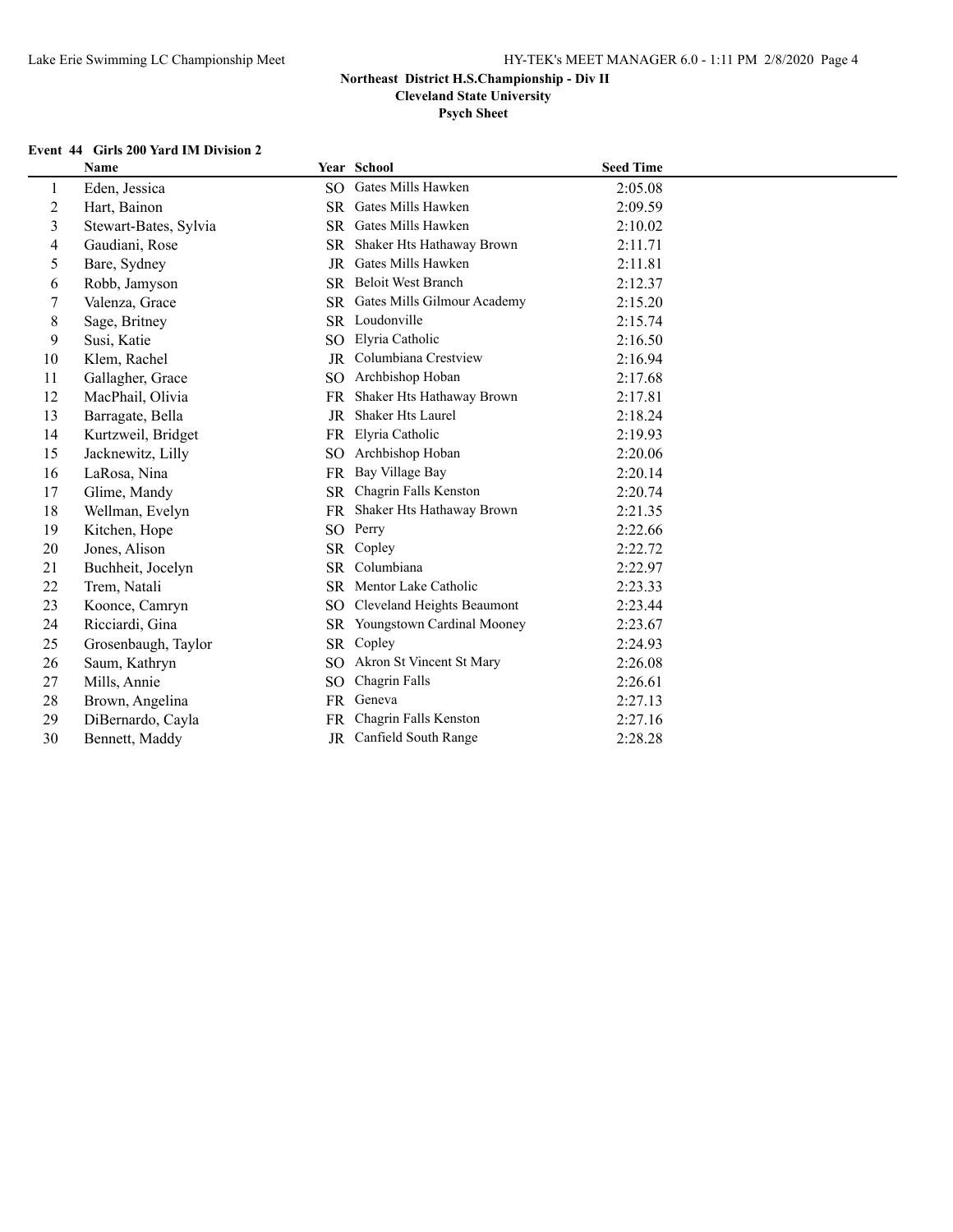**Cleveland State University**

**Psych Sheet**

#### **Event 45 Girls 50 Yard Freestyle Division 2**

|                | Name               |                 | Year School                    | <b>Seed Time</b> |
|----------------|--------------------|-----------------|--------------------------------|------------------|
| 1              | O'Brien, Mairin    | $_{\rm JR}$     | Shaker Hts Hathaway Brown      | 24.05            |
| $\overline{c}$ | Mallett, Maggie    | SO.             | Gates Mills Hawken             | 24.22            |
| 3              | Miedza, Maja       |                 | SR Bay Village Bay             | 24.77            |
| 4              | Sun, Helen         | SR              | Shaker Hts Hathaway Brown      | 24.85            |
| 5              | Hanek, Izzy        | <b>FR</b>       | Jefferson Area                 | 25.00            |
| 6              | Seelbach, Taplin   | FR              | Shaker Hts Hathaway Brown      | 25.04            |
| 7              | Cohagan, Charlotte | SO.             | Padua Franciscan               | 25.10            |
| 8              | Malloy, Sophie     |                 | SR Fairview Park Fairview      | 25.23            |
| 9              | Lisac, Ella        | JR              | Cleveland Heights Beaumont     | 25.29            |
| 10             | Belden, Kristen    | FR              | Canton Central Catholic        | 25.34            |
| 11             | Shafer, Leilah     | JR              | Chagrin Falls Kenston          | 25.35            |
| 12             | Bautista, Chloe    | FR              | Gates Mills Hawken             | 25.71            |
| 13             | Speed, Elle        | SO.             | Shaker Hts Hathaway Brown      | 25.79            |
| 14             | Voytek, Kenni      | JR              | Cuyahoga Heights               | 25.82            |
| 15             | Duhigg, Anika      | JR              | Cleveland Villa Angela St Jose | 25.82            |
| 16             | Eippert, Maddy     | SR.             | Gates Mills Hawken             | 25.83            |
| 17             | Frank, Anna        | <b>SR</b>       | Gates Mills Gilmour Academy    | 25.94            |
| 18             | Malcolm, Linzy     | <b>SR</b>       | <b>Shaker Hts Laurel</b>       | 25.96            |
| 19             | Rudmann, Mateja    | SO <sub>1</sub> | Cleveland Heights Beaumont     | 25.98            |
| 20             | Evans, Emily       | <b>JR</b>       | Chagrin Falls Kenston          | 26.09            |
| 21             | Radigan, Kylee     | SO <sub>1</sub> | Gates Mills Gilmour Academy    | 26.10            |
| 22             | Clark, Rachel      | <b>SR</b>       | Gates Mills Hawken             | 26.12            |
| 23             | Benson, Olivia     | JR              | Youngstown Liberty             | 26.19            |
| 24             | Lindway, Claire    | SO <sub>1</sub> | Bay Village Bay                | 26.29            |
| 25             | Wyszynski, Grace   |                 | JR Archbishop Hoban            | 26.35            |
| 26             | Guddy, Ellen       | SR              | Chagrin Falls                  | 26.38            |
| 27             | Ohaimhirgin, Cate  | SR              | Gates Mills Gilmour Academy    | 26.39            |
| 28             | Gaudino, Danielle  | <b>SR</b>       | Bay Village Bay                | 26.44            |
| 29             | Phillips, Morgan   | <b>JR</b>       | Canton Central Catholic        | 26.46            |
| 30             | Frech, Lacie       |                 | FR Gates Mills Gilmour Academy | 26.51            |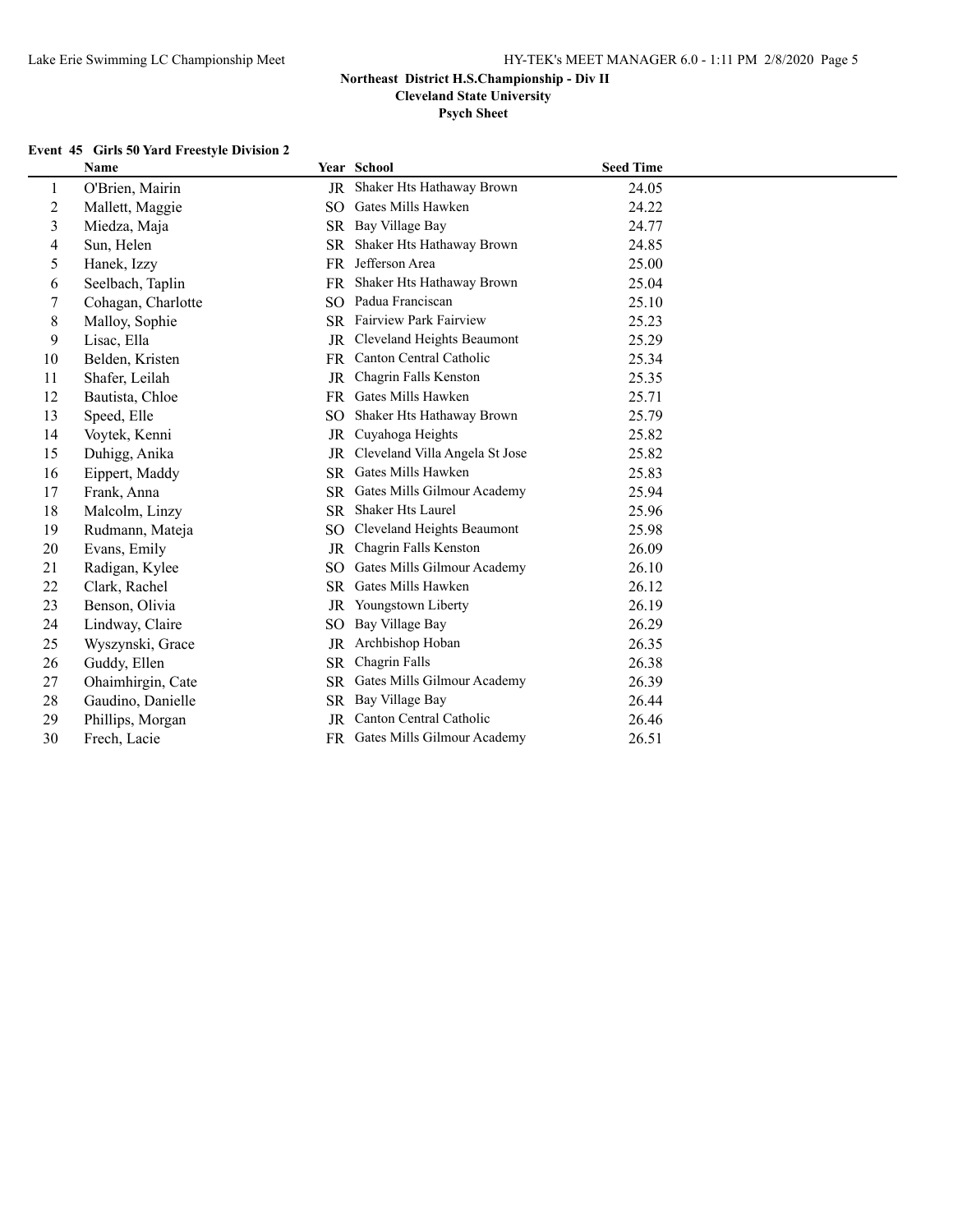**Cleveland State University**

**Psych Sheet**

### **Event 46 Girls 100 Yard Butterfly Division 2**

|                | Name               |                 | Year School                 | <b>Seed Time</b> |
|----------------|--------------------|-----------------|-----------------------------|------------------|
| 1              | Berlin, Lindsay    | <b>SR</b>       | Gates Mills Hawken          | 58.47            |
| $\overline{c}$ | Musbach, Lauren    | <b>SR</b>       | Gates Mills Hawken          | 58.64            |
| 3              | Gaudiani, Rose     | <b>SR</b>       | Shaker Hts Hathaway Brown   | 58.84            |
| 4              | Mallett, Maggie    | SO <sub>1</sub> | Gates Mills Hawken          | 59.31            |
| 5              | Sun, Helen         | <b>SR</b>       | Shaker Hts Hathaway Brown   | 59.45            |
| 6              | Ream, Kaley        | SO.             | Kirtland                    | 59.71            |
| 7              | Klinginsmith, Lily |                 | SO Pepper Pike Orange       | 1:00.23          |
| 8              | Smith, Madison     |                 | JR Loudonville              | 1:00.74          |
| 9              | Montisano, Maria   | SO.             | Copley                      | 1:01.29          |
| 10             | Musbach, Marie     | FR.             | Gates Mills Hawken          | 1:01.39          |
| 11             | Malloy, Sophie     |                 | SR Fairview Park Fairview   | 1:01.57          |
| 12             | Meyer, Abby        | JR              | Gates Mills Gilmour Academy | 1:03.86          |
| 13             | Koonce, Camryn     | SO.             | Cleveland Heights Beaumont  | 1:03.92          |
| 14             | Fan, Emily         |                 | JR Beachwood                | 1:04.05          |
| 15             | Cook, Natalie      | SO.             | Archbishop Hoban            | 1:05.09          |
| 16             | O'Neill, Shannon   | <b>SR</b>       | Beachwood                   | 1:05.64          |
| 17             | LaMonica, Kate     | JR              | Chagrin Falls               | 1:05.79          |
| 18             | DiSalvo, Abby      | <b>FR</b>       | Richfield Revere            | 1:06.04          |
| 19             | Slife, Lauren      |                 | SR Lodi Cloverleaf          | 1:06.07          |
| 20             | Mills, Ellie       |                 | SR Chagrin Falls Kenston    | 1:07.08          |
| 21             | Wasko, Olivia      |                 | FR Girard                   | 1:07.20          |
| 22             | Sowko, Emily       | SO.             | Mentor Lake Catholic        | 1:07.59          |
| 23             | Botos, Isabelle    | FR.             | Shaker Hts Hathaway Brown   | 1:07.62          |
| 24             | Ishizaka, Risa     | $SO_{\odot}$    | Beachwood                   | 1:08.05          |
| 25             | Golovan, Sydney    |                 | FR Pepper Pike Orange       | 1:08.56          |
| 26             | Jones, Maria       | JR              | Cleveland Heights Beaumont  | 1:08.62          |
| 27             | Spencer, Emma      | JR              | Shaker Hts Hathaway Brown   | 1:08.65          |
| 28             | Grubach, Sarah     | FR              | Mentor Lake Catholic        | 1:08.75          |
| 29             | Shehan, Lexie      | SO.             | Canfield South Range        | 1:08.80          |
| 30             | Chase, Catelyn     |                 | JR Chesterland West Geauga  | 1:08.91          |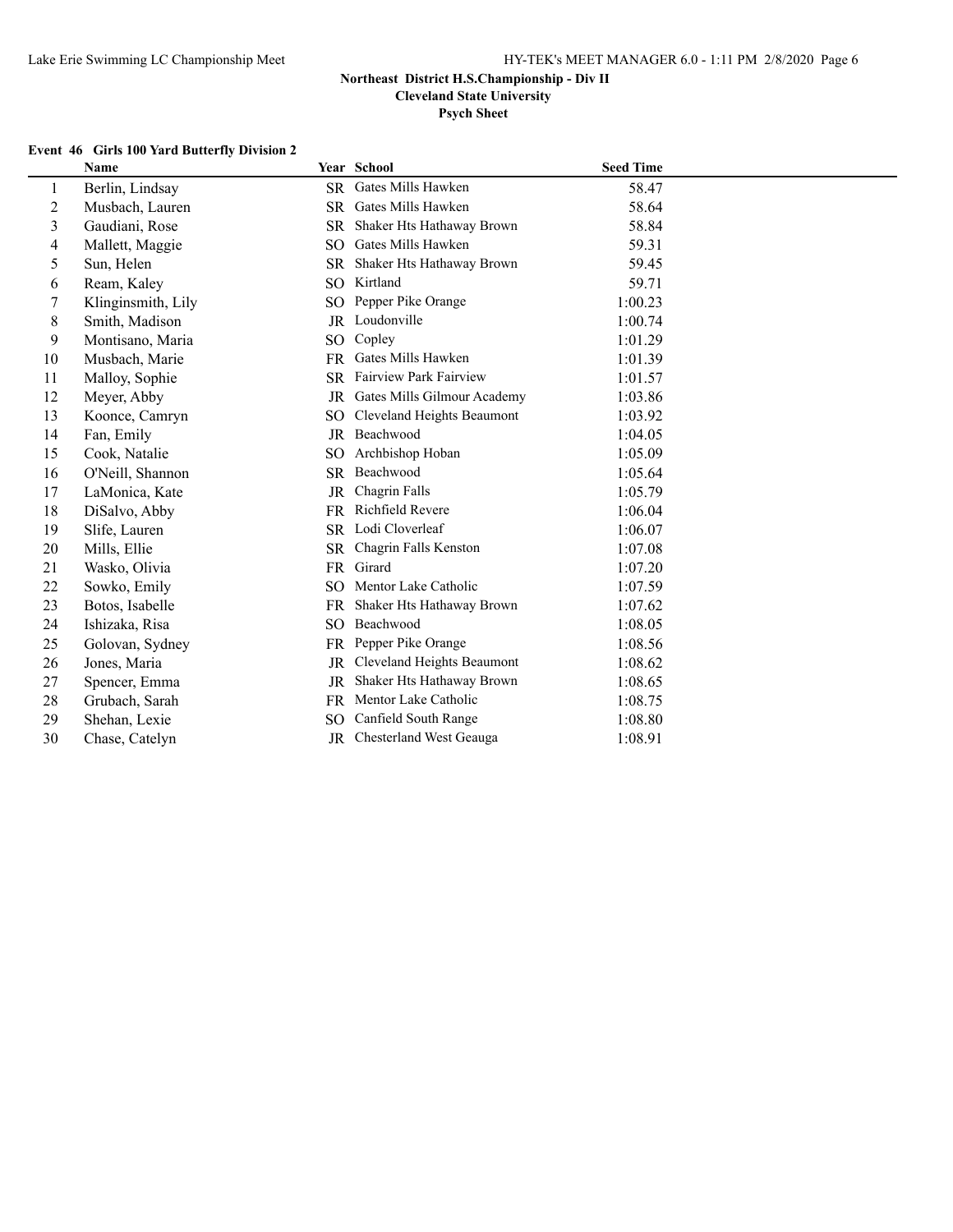**Cleveland State University**

### **Psych Sheet**

### **Event 47 Girls 100 Yard Freestyle Division 2**

|                | Name                |           | Year School                    | <b>Seed Time</b> |
|----------------|---------------------|-----------|--------------------------------|------------------|
| 1              | O'Brien, Mairin     | JR        | Shaker Hts Hathaway Brown      | 52.80            |
| $\overline{2}$ | Gilson, Ella        | JR        | Gates Mills Hawken             | 53.40            |
| $\overline{3}$ | Katz, Chloe         | JR        | Gates Mills Hawken             | 55.00            |
| 4              | Miedza, Maja        |           | SR Bay Village Bay             | 55.17            |
| 5              | Chase, Ashley       | <b>FR</b> | Chesterland West Geauga        | 55.29            |
| 6              | Cohagan, Charlotte  | SO.       | Padua Franciscan               | 55.31            |
| 7              | Shafer, Leilah      | <b>JR</b> | Chagrin Falls Kenston          | 55.41            |
| 8              | Clark, Rachel       | <b>SR</b> | Gates Mills Hawken             | 55.69            |
| 9              | Lisac, Ella         | JR        | Cleveland Heights Beaumont     | 55.95            |
| 10             | Cox, Claire         |           | FR Alliance Marlington         | 56.04            |
| 11             | Duhigg, Anika       | JR        | Cleveland Villa Angela St Jose | 56.11            |
| 12             | Valenza, Grace      | <b>SR</b> | Gates Mills Gilmour Academy    | 56.15            |
| 13             | Belden, Kristen     | FR        | Canton Central Catholic        | 56.18            |
| 14             | Seelbach, Taplin    | <b>FR</b> | Shaker Hts Hathaway Brown      | 56.32            |
| 15             | Cunningham, Lexie   | FR        | Gates Mills Hawken             | 56.49            |
| 16             | Bokan, Brooklyn     |           | JR McDonald                    | 56.94            |
| 17             | Speed, Elle         | SO.       | Shaker Hts Hathaway Brown      | 56.97            |
| 18             | Caye, Michelle      | <b>SR</b> | Copley                         | 57.21            |
| 19             | Mills, Annie        | SO.       | Chagrin Falls                  | 57.28            |
| 20             | Malcolm, Linzy      | <b>SR</b> | <b>Shaker Hts Laurel</b>       | 57.62            |
| 21             | Anderson, Jordan    | JR        | <b>Beloit West Branch</b>      | 57.79            |
| 22             | Gao, Yaya           |           | SR Beachwood                   | 58.25            |
| 23             | Simpson, Marjorie   |           | FR Lodi Cloverleaf             | 58.29            |
| 24             | Radigan, Kylee      | SO.       | Gates Mills Gilmour Academy    | 58.39            |
| 25             | Benson, Olivia      | JR        | Youngstown Liberty             | 58.52            |
| 26             | Nordstrom, Olivia   | <b>FR</b> | Shaker Hts Hathaway Brown      | 58.58            |
| 27             | Guddy, Ellen        | <b>SR</b> | Chagrin Falls                  | 58.72            |
| 28             | Gaudino, Danielle   | SR.       | Bay Village Bay                | 58.76            |
| 29             | Hamilton, Katherine | SO.       | Pepper Pike Orange             | 58.84            |
| 30             | Hoegler, Loren      |           | SR Perry                       | 58.91            |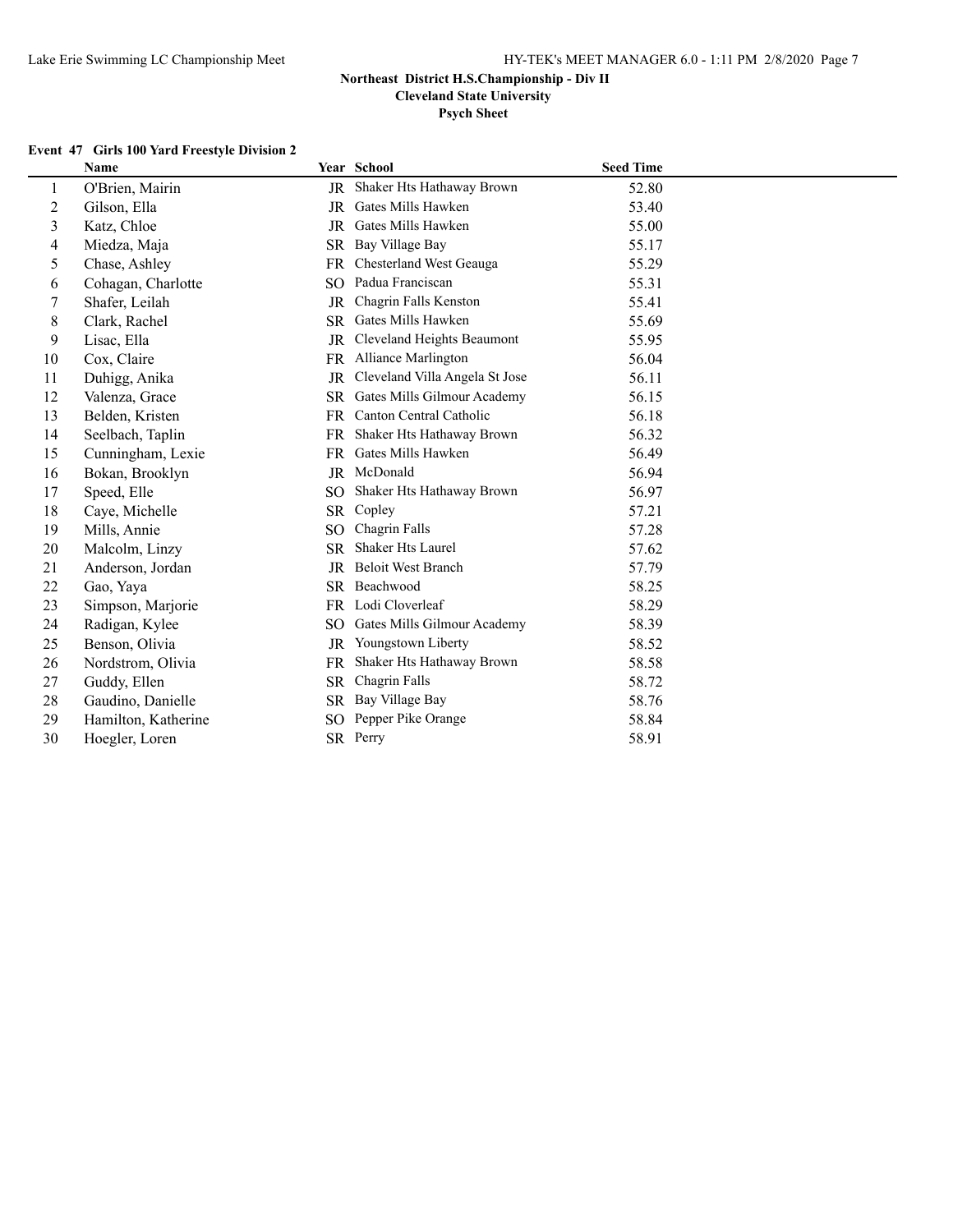**Cleveland State University**

**Psych Sheet**

#### **Event 48 Girls 500 Yard Freestyle Division 2**

|                         | <b>Name</b>           |           | Year School                 | <b>Seed Time</b> |
|-------------------------|-----------------------|-----------|-----------------------------|------------------|
| 1                       | Culotta, Tori         | SO.       | Gates Mills Hawken          | 5:02.26          |
| $\overline{c}$          | Stewart-Bates, Sylvia | SR        | Gates Mills Hawken          | 5:04.74          |
| $\overline{\mathbf{3}}$ | Johnson, Julia        | SR        | Gates Mills Hawken          | 5:05.73          |
| 4                       | Pophal, Claire        |           | JR Gates Mills Hawken       | 5:08.48          |
| 5                       | Stewart, Meredith     | FR.       | Shaker Hts Hathaway Brown   | 5:16.83          |
| 6                       | Canode, Emma          | JR        | Copley                      | 5:17.39          |
| 7                       | Ream, Kaley           | SO.       | Kirtland                    | 5:20.21          |
| 8                       | Bugara, Baila         | SO.       | Alliance Marlington         | 5:26.41          |
| 9                       | Tropper, Stephanie    | JR        | Shaker Hts Hathaway Brown   | 5:26.73          |
| 10                      | Gallagher, Grace      | SO.       | Archbishop Hoban            | 5:29.42          |
| 11                      | Halloran, Kate        | SO.       | Pepper Pike Orange          | 5:29.76          |
| 12                      | MacPhail, Olivia      | <b>FR</b> | Shaker Hts Hathaway Brown   | 5:33.52          |
| 13                      | Engles, Cate          | <b>SR</b> | Shaker Hts Hathaway Brown   | 5:38.02          |
| 14                      | Markowski, Taylor     | SO.       | Gates Mills Gilmour Academy | 5:39.54          |
| 15                      | Persinger, Hailey     | SO.       | Copley                      | 5:41.97          |
| 16                      | Bare, Libby           | SR.       | Chagrin Falls               | 5:43.19          |
| 17                      | Zaucha, Megan         | SR        | Archbishop Hoban            | 5:44.38          |
| 18                      | Hagen, Victoria       | <b>SR</b> | <b>Shaker Hts Laurel</b>    | 5:46.66          |
| 19                      | Saum, Kathryn         | SO.       | Akron St Vincent St Mary    | 5:46.79          |
| 20                      | Kattler, Victoria     | SR        | Cuyahoga Heights            | 5:47.51          |
| 21                      | DiBernardo, Cayla     | FR.       | Chagrin Falls Kenston       | 5:49.12          |
| 22                      | Kittle, Morgan        | JR        | Chagrin Falls               | 5:49.12          |
| 23                      | Hanna, Ellie          | SO.       | Cleveland Heights Beaumont  | 5:49.66          |
| 24                      | Golovan, Sydney       | <b>FR</b> | Pepper Pike Orange          | 5:50.02          |
| 25                      | Scales, Claire        |           | JR Perry                    | 5:54.08          |
| 26                      | Hurley, Lauren        |           | SR Perry                    | 5:54.13          |
| 27                      | Zorman, Audrey        | JR        | Cleveland Heights Beaumont  | 5:54.13          |
| 28                      | Kapcio, Jenny         | SO.       | Chagrin Falls Kenston       | 5:55.14          |
| 29                      | Hodgson, Saydee       | JR        | Perry                       | 5:55.94          |
| 30                      | Guddy, Kendall        |           | FR Chagrin Falls            | 5:59.27          |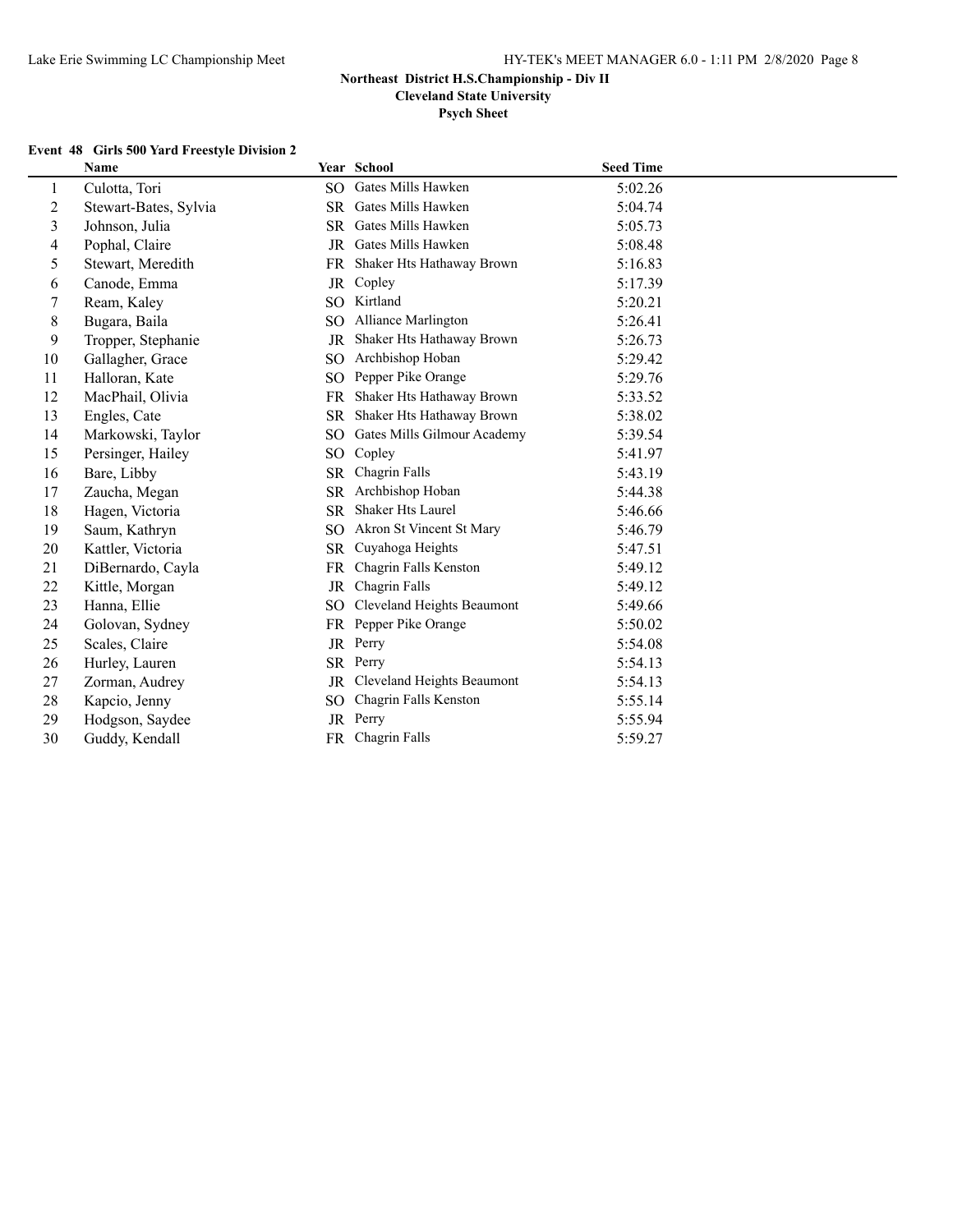**Psych Sheet**

### **Event 49 Girls 200 Yard Freestyle Relay Division 2**

|    | <b>Team</b>                   | <b>Relay</b> | <b>Seed Time</b> |  |
|----|-------------------------------|--------------|------------------|--|
|    | Shaker Hts Hathaway Brown     |              | 1:39.29          |  |
| 2  | Gates Mills Hawken            |              | 1:43.25          |  |
| 3  | Bay Village Bay               |              | 1:43.38          |  |
| 4  | Gates Mills Gilmour Academy   |              | 1:43.95          |  |
| 5  | Cleveland Heights Beaumont    |              | 1:44.33          |  |
| 6  | Chagrin Falls Kenston         |              | 1:45.08          |  |
| 7  | Copley                        |              | 1:46.13          |  |
| 8  | Chagrin Falls                 |              | 1:46.22          |  |
| 9  | Perry                         |              | 1:46.94          |  |
| 10 | Beachwood                     |              | 1:47.16          |  |
| 11 | <b>Fairview Park Fairview</b> |              | 1:47.47          |  |
| 12 | Archbishop Hoban              |              | 1:47.85          |  |
| 13 | Cuyahoga Heights              |              | 1:47.96          |  |
| 14 | <b>Alliance Marlington</b>    |              | 1:48.24          |  |
| 15 | Pepper Pike Orange            |              | 1:48.70          |  |
| 16 | <b>Shaker Hts Laurel</b>      |              | 1:49.44          |  |
| 17 | Chesterland West Geauga       |              | 1:49.71          |  |
| 18 | Poland Seminary               |              | 1:50.38          |  |
| 19 | Canton Central Catholic       |              | 1:50.63          |  |
| 20 | Padua Franciscan              |              | 1:51.55          |  |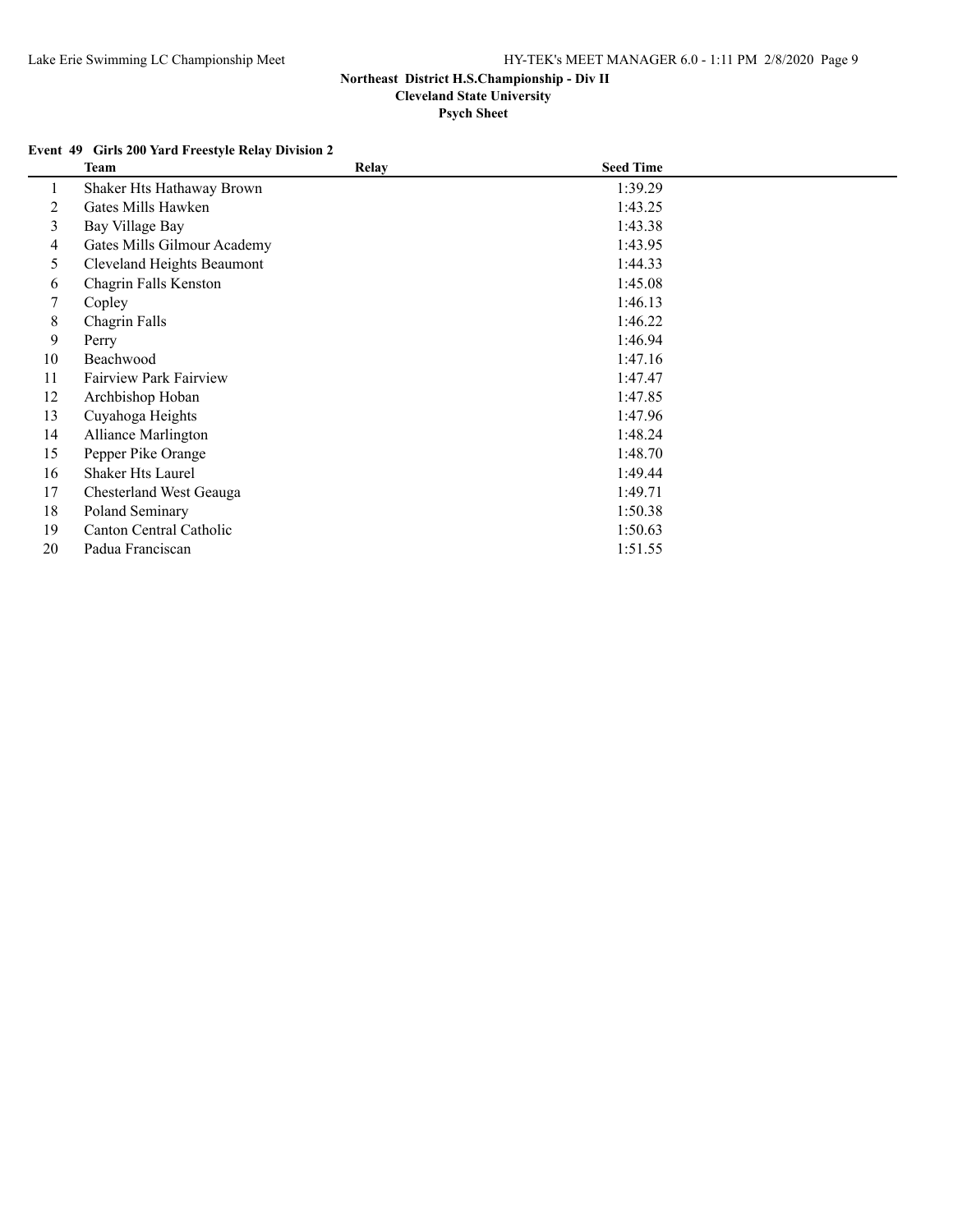**Cleveland State University**

**Psych Sheet**

### **Event 50 Girls 100 Yard Backstroke Division 2**

|                | <b>Name</b>         |           | Year School               | <b>Seed Time</b> |
|----------------|---------------------|-----------|---------------------------|------------------|
| 1              | Eden, Jessica       | SO        | Gates Mills Hawken        | 58.12            |
| $\overline{2}$ | MacPhail, Ellie     | JR        | Shaker Hts Hathaway Brown | 59.66            |
| $\overline{3}$ | Sylvan, Lena        | JR        | Gates Mills Hawken        | 1:00.55          |
| 4              | Montisano, Maria    | SO.       | Copley                    | 1:01.00          |
| 5              | Doorley, Ashlyn     | FR.       | Gates Mills Hawken        | 1:01.69          |
| 6              | Kitchen, Hope       | SO.       | Perry                     | 1:02.09          |
| $\tau$         | Hanek, Izzy         | FR        | Jefferson Area            | 1:02.32          |
| $\,8\,$        | Smith, Madison      |           | JR Loudonville            | 1:02.43          |
| 9              | Katz, Chloe         | JR        | Gates Mills Hawken        | 1:02.47          |
| 10             | Hollington, Katie   |           | JR Pepper Pike Orange     | 1:02.73          |
| 11             | Caye, Michelle      |           | SR Copley                 | 1:02.83          |
| 12             | Machado, Madi       | FR        | Chagrin Falls             | 1:03.25          |
| 13             | Klinginsmith, Anna  | JR        | Pepper Pike Orange        | 1:03.55          |
| 14             | Kurtzweil, Bridget  | FR.       | Elyria Catholic           | 1:03.68          |
| 15             | Wellman, Evelyn     | <b>FR</b> | Shaker Hts Hathaway Brown | 1:03.79          |
| 16             | Bowers, Hannah      | SO.       | Salem                     | 1:04.59          |
| 17             | Grosenbaugh, Taylor | <b>SR</b> | Copley                    | 1:04.72          |
| 18             | Glime, Mandy        | <b>SR</b> | Chagrin Falls Kenston     | 1:04.78          |
| 19             | Bokan, Brooklyn     |           | JR McDonald               | 1:04.89          |
| 20             | Haywood, Daelynn    | FR.       | Shaker Hts Hathaway Brown | 1:05.79          |
| 21             | Montgomery, Megan   | FR.       | Alliance Marlington       | 1:05.95          |
| 22             | Szuhay, Sierra      | SR.       | Jefferson Area            | 1:06.37          |
| 23             | Bennett, Maddy      | JR        | Canfield South Range      | 1:06.45          |
| 24             | Anderson, Jordan    | <b>JR</b> | <b>Beloit West Branch</b> | 1:06.77          |
| 25             | Svette, Grace       | FR        | Chagrin Falls             | 1:07.07          |
| 26             | Zahand, Olivia      | FR        | Cuyahoga Heights          | 1:07.37          |
| 27             | Klug, Isabella      | <b>SR</b> | Chagrin Falls             | 1:07.48          |
| 28             | Bochenek, Molly     | FR        | Chagrin Falls Kenston     | 1:07.49          |
| 29             | Meng, Nova          | <b>SR</b> | Richfield Revere          | 1:07.69          |
| 30             | Trem, Sophia        |           | FR Mentor Lake Catholic   | 1:07.73          |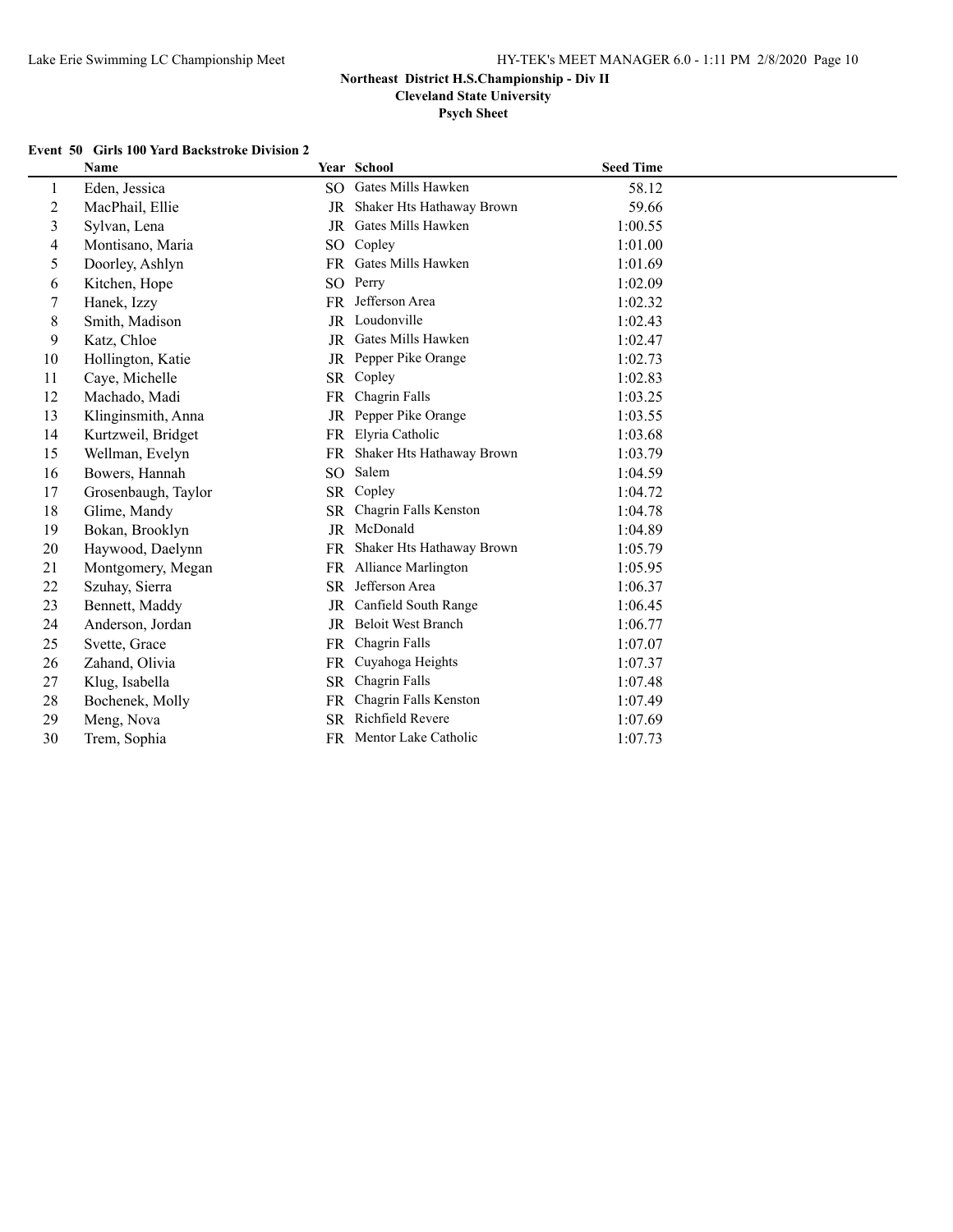**Cleveland State University**

**Psych Sheet**

### **Event 51 Girls 100 Yard Breaststroke Division 2**

|                | <b>Name</b>         |           | Year School                    | <b>Seed Time</b> |
|----------------|---------------------|-----------|--------------------------------|------------------|
| 1              | Bare, Sydney        |           | JR Gates Mills Hawken          | 1:04.36          |
| $\overline{c}$ | Robb, Jamyson       |           | SR Beloit West Branch          | 1:05.77          |
| $\mathfrak{Z}$ | Berlin, Lindsay     | SR.       | Gates Mills Hawken             | 1:06.85          |
| 4              | Ohaimhirgin, Cate   |           | SR Gates Mills Gilmour Academy | 1:07.23          |
| 5              | Klem, Rachel        |           | JR Columbiana Crestview        | 1:07.60          |
| 6              | Sage, Britney       |           | SR Loudonville                 | 1:07.97          |
| 7              | Jacknewitz, Lilly   | SO.       | Archbishop Hoban               | 1:08.21          |
| 8              | Cox, Claire         |           | FR Alliance Marlington         | 1:08.24          |
| 9              | Barragate, Bella    | JR        | Shaker Hts Laurel              | 1:08.32          |
| 10             | LaRosa, Nina        |           | FR Bay Village Bay             | 1:08.35          |
| 11             | Susi, Katie         | SO        | Elyria Catholic                | 1:08.91          |
| 12             | Voytek, Kenni       | JR        | Cuyahoga Heights               | 1:09.45          |
| 13             | Ricciardi, Gina     | SR.       | Youngstown Cardinal Mooney     | 1:09.62          |
| 14             | Machado, Madi       | FR.       | Chagrin Falls                  | 1:09.89          |
| 15             | Turi, Danielle      | <b>SR</b> | Gates Mills Hawken             | 1:10.58          |
| 16             | Fan, Emily          |           | JR Beachwood                   | 1:10.70          |
| 17             | Agwa, Muna          | FR.       | Shaker Hts Hathaway Brown      | 1:10.72          |
| 18             | Bodine, Preslie     | FR        | Poland Seminary                | 1:10.92          |
| 19             | Trem, Natali        |           | SR Mentor Lake Catholic        | 1:11.71          |
| 20             | Kurtzweil, Nina     | SR        | Elyria Catholic                | 1:11.73          |
| 21             | Buchheit, Jocelyn   | SR        | Columbiana                     | 1:11.92          |
| 22             | Jones, Madison      | FR        | Chagrin Falls Kenston          | 1:12.03          |
| 23             | Hamilton, Katherine | SO.       | Pepper Pike Orange             | 1:12.41          |
| 24             | Spremulli, Ella     | SO.       | Chagrin Falls                  | 1:12.76          |
| 25             | Slabe, Julia        | SO.       | Gates Mills Hawken             | 1:12.88          |
| 26             | Robinson, True      | <b>SR</b> | Cleveland Heights Beaumont     | 1:13.06          |
| 27             | Crawford, Andi      | SO.       | Fairview Park Fairview         | 1:13.21          |
| 28             | Brown, Angelina     | FR.       | Geneva                         | 1:13.40          |
| 29             | Spencer, Emma       | JR        | Shaker Hts Hathaway Brown      | 1:13.80          |
| 30             | Coffey, Claire      | SO        | Chagrin Falls                  | 1:14.63          |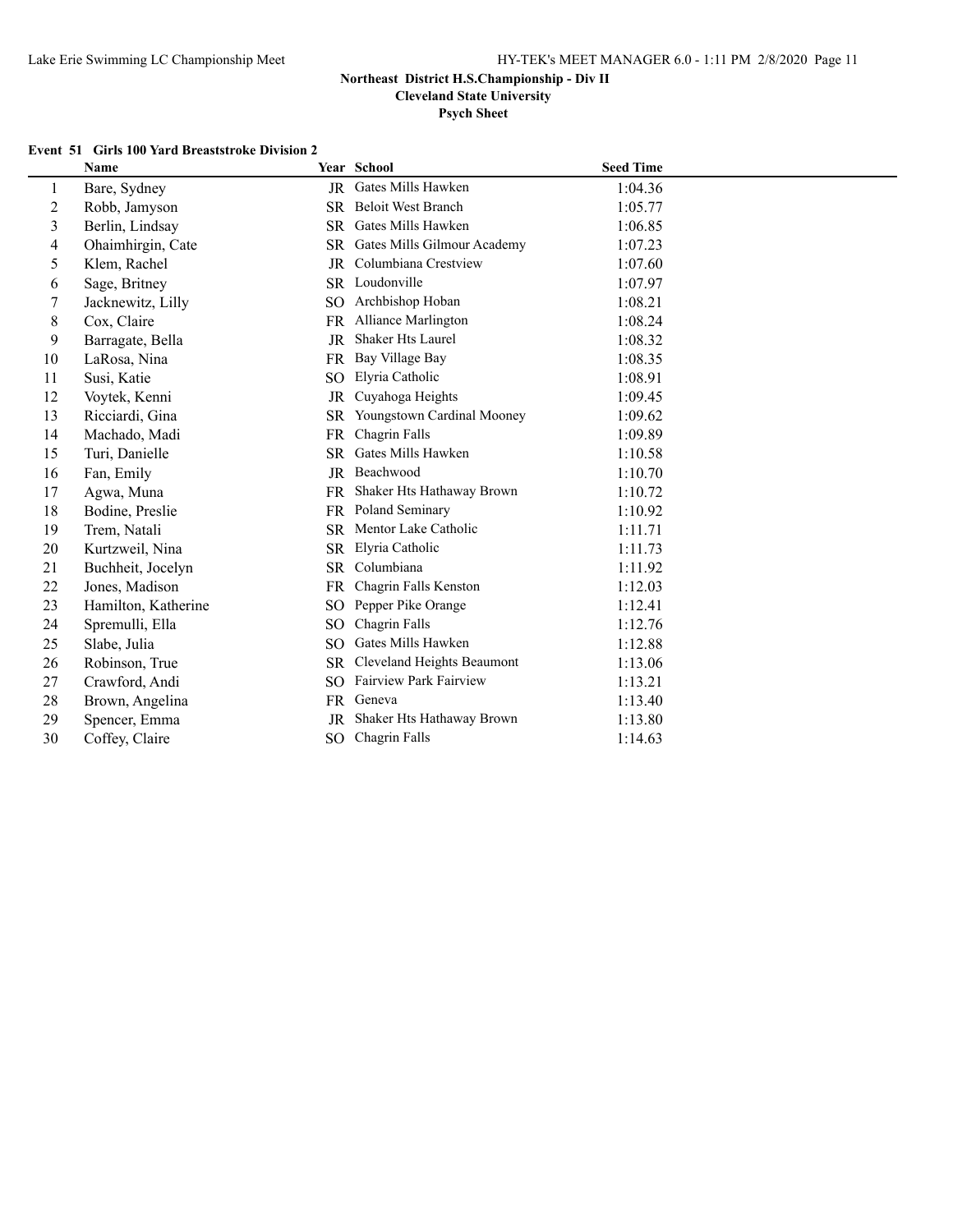**Cleveland State University**

**Psych Sheet**

### **Event 52 Girls 400 Yard Freestyle Relay Division 2**

|    | <b>Team</b>                    | <b>Relay</b> | <b>Seed Time</b> |  |
|----|--------------------------------|--------------|------------------|--|
|    | Gates Mills Hawken             |              | 3:32.62          |  |
| 2  | Shaker Hts Hathaway Brown      |              | 3:33.72          |  |
| 3  | Gates Mills Gilmour Academy    |              | 3:49.34          |  |
| 4  | Pepper Pike Orange             |              | 3:49.44          |  |
| 5  | Copley                         |              | 3:52.16          |  |
| 6  | Chagrin Falls                  |              | 3:55.35          |  |
| 7  | Cleveland Heights Beaumont     |              | 3:56.88          |  |
| 8  | Archbishop Hoban               |              | 3:57.42          |  |
| 9  | Perry                          |              | 4:02.77          |  |
| 10 | Mentor Lake Catholic           |              | 4:03.15          |  |
| 11 | Chagrin Falls Kenston          |              | 4:05.45          |  |
| 12 | Poland Seminary                |              | 4:07.20          |  |
| 13 | Bay Village Bay                |              | 4:07.70          |  |
| 14 | Richfield Revere               |              | 4:08.33          |  |
| 15 | Padua Franciscan               |              | 4:08.34          |  |
| 16 | Lodi Cloverleaf                |              | 4:09.74          |  |
| 17 | Jefferson Area                 |              | 4:09.90          |  |
| 18 | Chardon Notre Dame Cathedral L |              | 4:09.97          |  |
| 19 | Orrville                       |              | 4:11.86          |  |
| 20 | Canton Central Catholic        |              | 4:13.62          |  |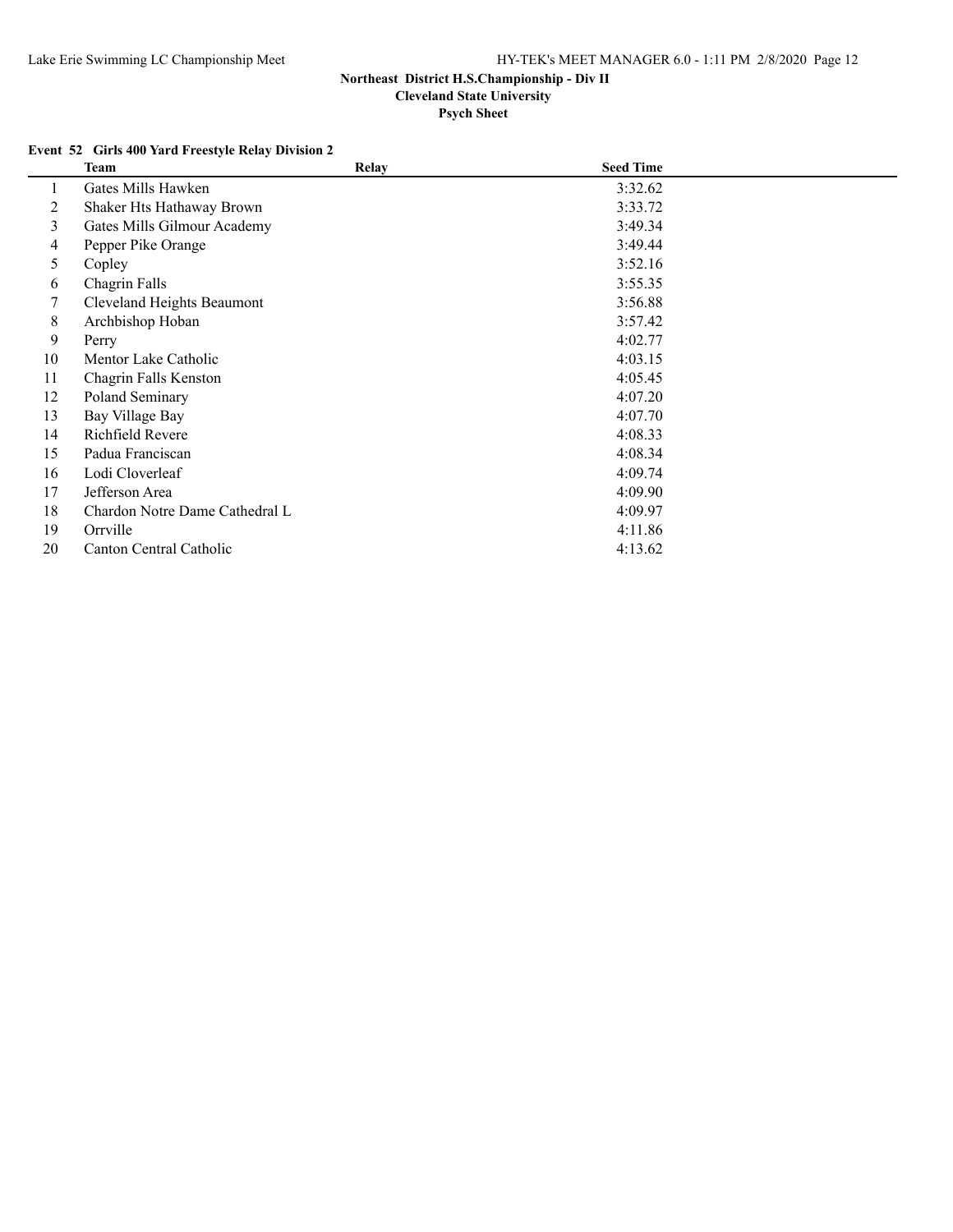**Psych Sheet**

### **Event 245 Girls 50 Yard Freestyle Division 2**

| Name              | Year School               | <b>Seed Time</b> |  |
|-------------------|---------------------------|------------------|--|
| Hixon, Julia      | Painesville Riverside     | 33.70            |  |
| Szelesta, Dori    | Bay Village Bay           | 35.84            |  |
| Schasfoort, Neyla | Avon Lake                 | 36.58            |  |
| Pililang, Ava     | Shaker Hts Hathaway Brown | 44.28            |  |
| Fartea, Dominik   | North Olmsted             | 1:00.85          |  |